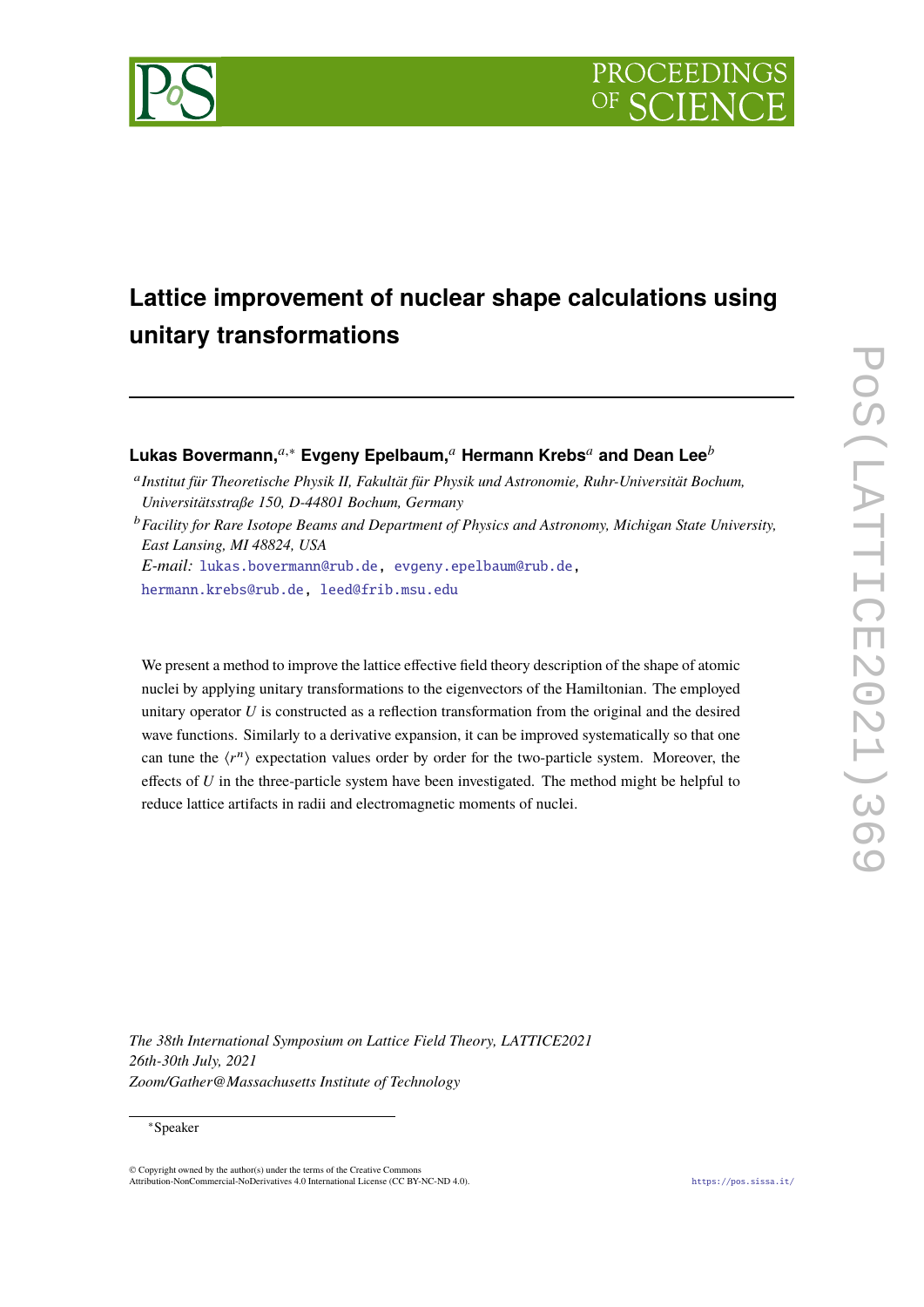# **1. Introduction**

Since lattice QCD is still restricted to systems of few quarks, it cannot be used to simulate heavier atomic nuclei yet. Therefore, a lattice version of chiral effective field theory (EFT) has been developed instead (see Refs. [\[1,](#page-7-0) [2\]](#page-7-1) for recent reviews). It was applied successfully to calculate the ground state and excited Hoyle state of several light and medium-mass nuclei [\[3–](#page-7-2)[7\]](#page-7-3) as well as properties of nuclear matter [\[8\]](#page-7-4).

Moreover, lattice chiral EFT also allows one to analyze nucleus-nucleus scattering (e.g.  $\alpha - \alpha$ scattering) using the adiabatic projection method [\[9,](#page-7-5) [10\]](#page-7-6). This method yields an "adiabatic" effective Hamiltonian for two nuclear clusters determined by Monte Carlo simulations. Afterwards, scattering phase shifts can be extracted from the adiabatic Hamiltonian using spherical wall boundary conditions and projection onto partial waves  $[11-14]$  $[11-14]$ . (Lüscher's finite-volume formula  $[15-17]$  $[15-17]$ ) is not precise enough for nuclear scattering simulations because the statistical uncertainty of the Monte-Carlo energy levels for such systems is larger than the separation between these levels.)

Although the phase shifts obtained from nuclear lattice simulations are meanwhile in good agreement with experimental data, this does not necessarily hold for other observables like radii, that typically come out too small. While such deviations are generally expected to be cured by the inclusion of exchange current operators that can be derived systematically in chiral EFT [\[18\]](#page-8-3), using coarse lattices may potentially amplify the issue by introducing large artifacts. In this context, one may try to reduce the amount of lattice artifacts by systematically exploiting the unitary ambiguity in the Hamiltonian, i.e. the appearance of infinitely many lattice interactions that produce the same on-shell part of the S-matrix.

Therefore, our aim is to modify the lattice wave function such that the nuclear radii are described correctly without introducing many-body correction terms to the  $r<sup>2</sup>$  operator (as it has been done in Ref. [\[19\]](#page-8-4)). This shall be achieved by applying a unitary transformation U to the wave function  $\psi$ and calculating the expectation value of the *untransformed*  $r^2$ -operator for  $U|\psi\rangle$ . Then, the radius of the ground state wave function will be changed but the expectation values of the Hamiltonian  $H$ (and thus the phase shifts) will remain invariant. (Such a property of a unitary operator is also used for similarity renormalization group (SRG) transformations (see e.g. Ref. [\[20\]](#page-8-5))). The contribution  $\langle \psi | (U^{\dagger} r^2 U - r^2) | \psi \rangle$  to the  $r^2$  expectation value induced by U can be interpreted to be missing in the original lattice calculation.

Our paper presents a method to find such a unitary transformation for a one-dimensional benchmark system. In Sections [2](#page-1-0) and [3,](#page-2-0) the toy-model Hamiltonian and the construction of the unitary transformation will be described. Afterwards, we will show the corresponding numerical data in Section [4](#page-5-0) and summarize our results in Section [5.](#page-6-0)

#### <span id="page-1-0"></span>**2. Toy-model Hamiltonian**

In order to demonstrate our method for a simple example, we consider the one-dimensional system of N spinless bosons which all have the nucleon mass  $m = m_{\text{nucl}} = 938.92$  MeV. On a periodic lattice with spacing  $a$  and length  $L$ , the particle coordinates are restricted to the lattice sites as

$$
x_i = 0, \dots, (L-1)a = 0, \dots, (L-1) \text{ l.u.}
$$
 (1)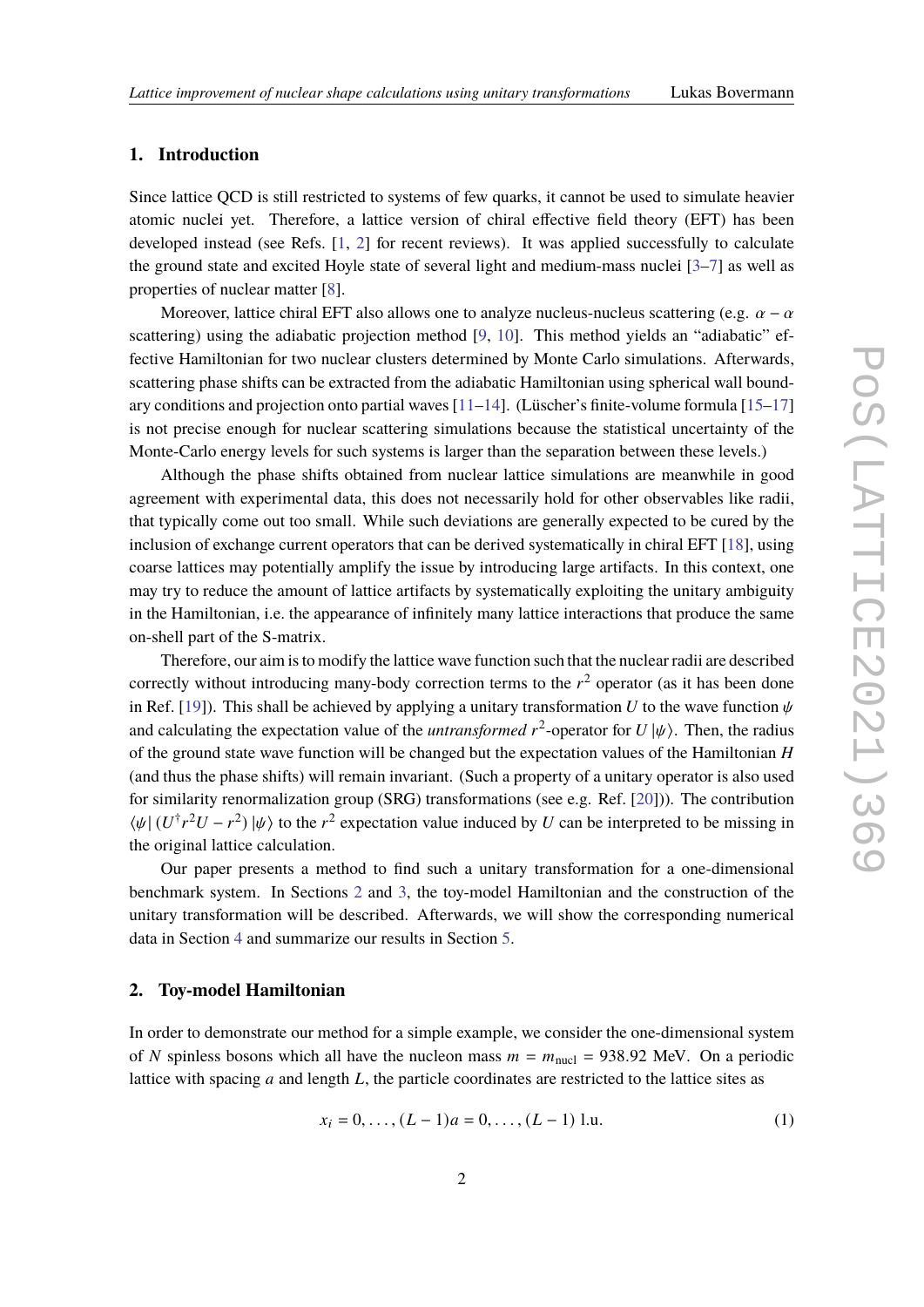for each particle index  $i = 1, \ldots, N$ . The abbreviation "l.u." (which will be omitted in the following) means "lattice units", i.e. all quantities are dimensionless and must be multiplied by an appropriate power of  $a$  to obtain their physical values.

Following Ref. [\[11\]](#page-7-7), the free term in the Hamiltonian is discretized using the  $O(a^4)$ -improved lattice dispersion relation:

$$
H_{\text{free}} = \frac{49}{36m} \sum_{x} a^{\dagger}(x) a(x) - \frac{3}{4m} \sum_{x} a^{\dagger}(x) (a(x+1) + a(x-1))
$$
  
+ 
$$
\frac{3}{40m} \sum_{x} a^{\dagger}(x) (a(x+2) + a(x-2)) - \frac{1}{180m} \sum_{x} a^{\dagger}(x) (a(x+3) + a(x-3)),
$$
 (2)

where  $a^{\dagger}(x)$  and  $a(x)$  denote creation and annihilation operators at the lattice site x, respectively. The "nuclear force" is described by a two-particle contact interaction with the negative coefficient  $C = -10$  MeV fm:

$$
H = H_{\text{free}} + V \quad \text{with} \quad V = \frac{C}{4} \sum_{x} a^{\dagger}(x) a^{\dagger}(x) a(x) a(x).
$$
 (3)

This choice for the coefficient  $C$  produces a bound state with a reasonable binding energy both in the two-particle and the three-particle case.

#### <span id="page-2-0"></span>**3. Construction of unitary transformation**

#### **3.1 Modification of the wave function**

As mentioned in the introduction, the unitary transformation shall be constructed from a modification of the ground state wave function. This wave function can be obtained in the two-particle case from the Schrödinger equation

$$
\sum_{x'_1} \sum_{x'_2} \langle x_1, x_2 | H | x'_1, x'_2 \rangle \underbrace{\langle x'_1, x'_2 | \psi \rangle}_{= \psi(x'_1, x'_2)} = E \underbrace{\langle x_1, x_2 | \psi \rangle}_{= \psi(x_1, x_2)}.
$$
 (4)

Generally, the  $N$ -particle states in coordinate space are normalized as

<span id="page-2-1"></span>
$$
\langle x_1, \ldots, x_N | y_1, \ldots, y_N \rangle = \delta_{x_1, y_1} \ldots \delta_{x_N, y_N}
$$
 (5)

and the creation and annihilation operators  $a^{(\dagger)}(x) = a_1^{(\dagger)}$  $1^{(+)}_{1}(x) + \cdots + a_{N}^{(+)}(x)$  act on them like

$$
a_i(x) | x_1, \dots, x_{i-1}, x_i, x_{i+1}, \dots, x_N \rangle = \delta_{x, x_i} | x_1, \dots, x_{i-1}, \text{vac}, x_{i+1}, \dots, x_N \rangle, \tag{6}
$$

$$
a_i^{\dagger}(x) | x_1, \dots, x_{i-1}, \text{vac}, x_{i+1}, \dots, x_N \rangle = | x_1, \dots, x_{i-1}, x, x_{i+1}, \dots, x_N \rangle, \tag{7}
$$

$$
a_i(x) | x_1, \dots, x_{i-1}, \text{vac}, x_{i+1}, \dots, x_N \rangle = a_i^{\dagger}(x) | x_1, \dots, x_{i-1}, x_i, x_{i+1}, \dots, x_N \rangle = 0. \tag{8}
$$

(Notice that the particles are still distinguishable here because the (anti)symmetrization can be performed later by projecting the Hamiltonian onto partial waves. Then, one would find that the ground state wave function is symmetric with respect to the interchange of the coordinates  $x_1$  and  $x_2$ , which corresponds to the one-dimensional S-wave.)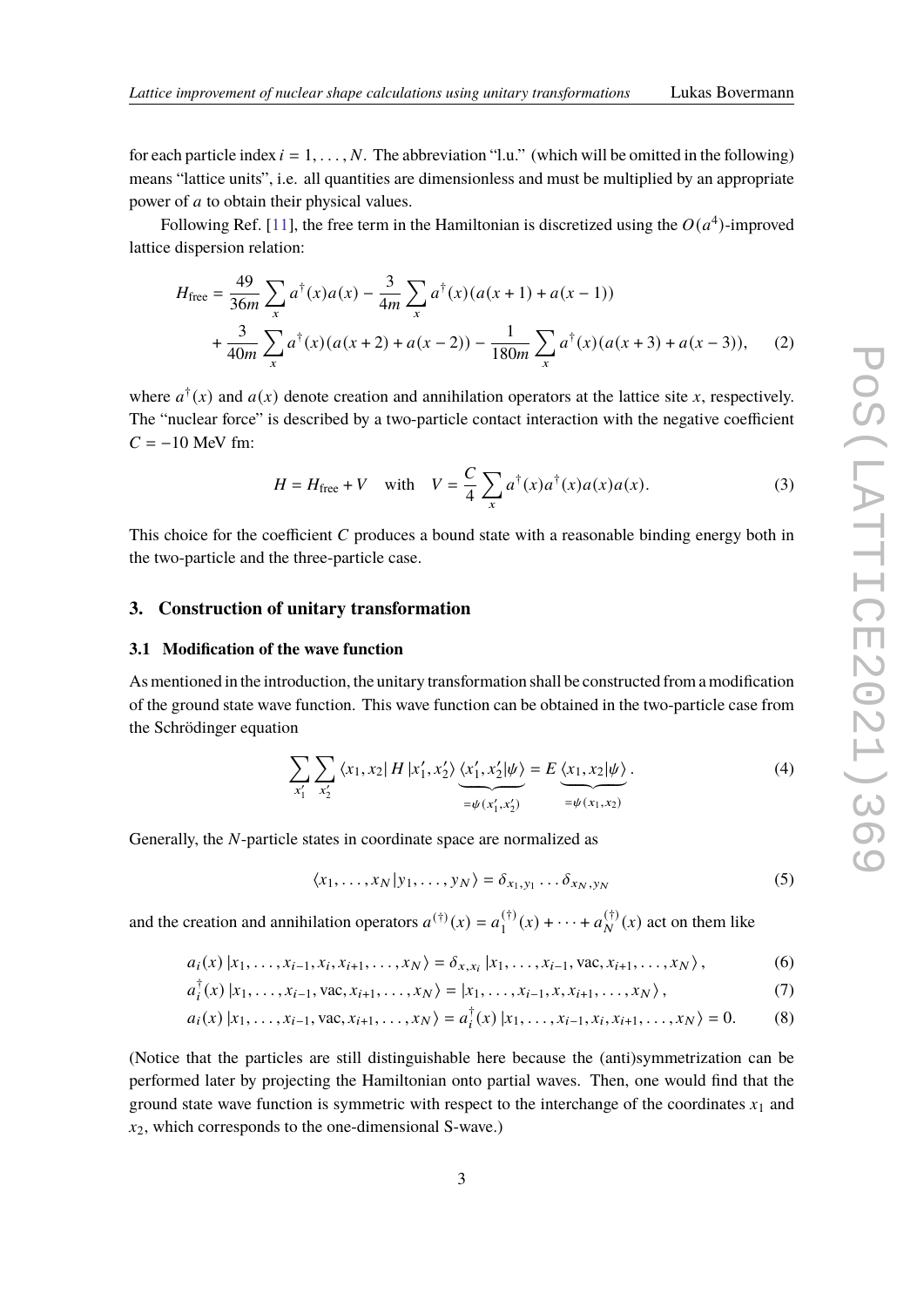After calculating the matrix elements of the Hamiltonian in Eq. [\(4\)](#page-2-1), the Schrödinger equation can be solved using the Lanczos algorithm in order to determine the ground state (S-channel) wave function  $\psi_{A,1}$  as an eigenvector of H. The wave function can then be modified up to a range R via

$$
\psi_{B,1}(c_{12}, d_{12}) = \psi_{A,1}(c_{12}, d_{12}) + \Delta \psi(c_{12}, d_{12}) \text{ for } d_{12} = 0, 1, ..., R
$$
 (9)

where we introduced relative coordinates (centers of mass and distances) defined as

$$
c_{ij} = \begin{cases} (x_i + x_j)/2 & \text{if } |x_i - x_j| < L - |x_i - x_j| \\ (x_i + x_j - L)/2 & \text{mod } L \quad \text{if } |x_i - x_j| \ge L - |x_i - x_j| \end{cases}
$$
(10)

$$
d_{ij} = d(x_i, x_j) = \min(|x_i - x_j|, L - |x_i - x_j|)
$$
\n(11)

taking into account the periodic boundary conditions. The modification  $\Delta \psi(c, d)$  is constrained by the requirement to preserve the wave function normalization,  $\sum_d |\psi_{B,1}(c, d)|^2 = \sum_d |\psi_{A,1}(c, d)|^2$ . For a modification range  $R = 1, 2, 3, \ldots$ , it should be possible to tune the expectation values  $\langle r^2 \rangle, \ldots, \langle r^{2R} \rangle$  order by order. (The corresponding operators are defined as

$$
r^n = \frac{1}{N} \sum_{x} a^{\dagger}(x) a(x) \left( x - \frac{1}{N} \sum_{x'} a^{\dagger}(x') a(x') x' \right)^n \tag{12}
$$

in the N-particle system.) In the  $R = 0$  case, there would be no modification of  $\psi$  at all because  $\Delta \psi(c_{12}, 0)$  is fixed by the conservation of the wave function norm.

#### **3.2 Two-particle case**

For our purpose, we define the unitary operator, inspired by Ref. [\[21\]](#page-8-6), as

$$
U = 1 - \frac{1}{2} \sum_{x} \sum_{d_1} \sum_{d_2} u(x, d_1) u(x, d_2) a^{\dagger} \left(x - \frac{d_2}{2}\right) a^{\dagger} \left(x + \frac{d_2}{2}\right) a \left(x - \frac{d_1}{2}\right) a \left(x + \frac{d_1}{2}\right) = U^{\dagger} \quad (13)
$$

with the normalized wave function difference

<span id="page-3-1"></span><span id="page-3-0"></span>
$$
u(x,d) = \frac{\Delta \psi(x,d)}{\sqrt{\sum_{d'} |\Delta \psi(x,d')|^2}}
$$
(14)

that is real and symmetric in one-dimensional S-wave, i.e.  $u(x, d) = u^*(x, d) = u(x, -d)$ . This choice of  $U$  corresponds to a simple reflection transformation because

$$
\langle x_1, x_2 | U | x_1', x_2' \rangle = \delta_{x_1, x_1'} \delta_{x_2, x_2'} - 2 \delta_{c_{12}, c_{12}'} u(c_{12}, d_{12}) u(c_{12}, d_{12}') \tag{15}
$$

$$
\Rightarrow \sum_{x'_1} \sum_{x'_2} \langle x_1, x_2 | U | x'_1, x'_2 \rangle \underbrace{\langle x'_1, x'_2 | u \rangle}_{= u(c'_{12}, d'_{12})} = -\underbrace{\langle x_1, x_2 | u \rangle}_{= u(c_{12}, d_{12})}
$$
(16)

since the function  $u$  is normalized correctly according to Eq. [\(14\)](#page-3-0):

$$
\sum_{d_{12}} (u(c_{12}, d_{12}))^2 = 1.
$$
 (17)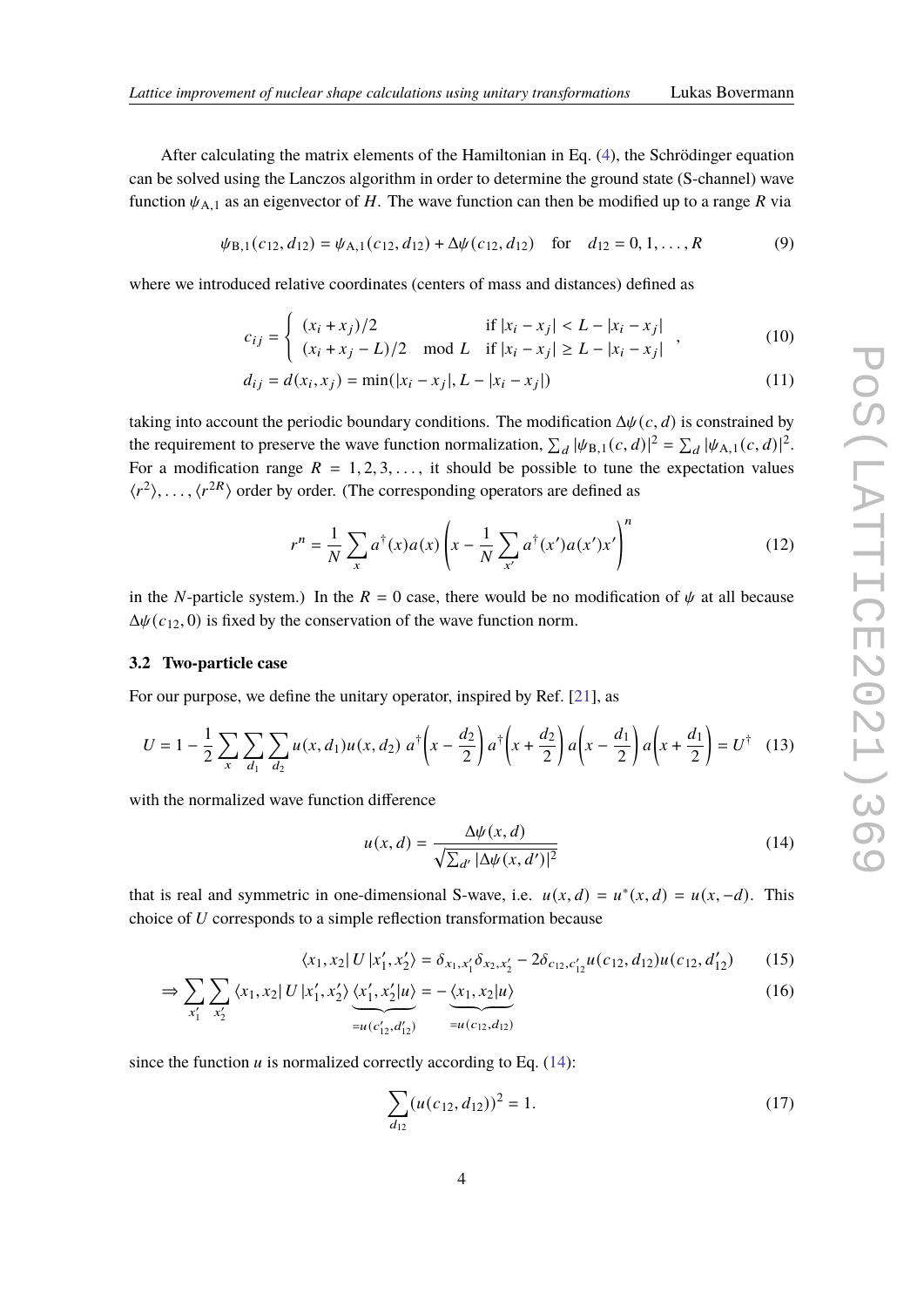It is easy to see that the employed unitary transformation maps the corresponding wave functions:  $|\psi_{B,1}\rangle = U |\psi_{A,1}\rangle$ . Moreover, it should be mentioned that the operator U in Eq. [\(13\)](#page-3-1) is Galilean invariant, which can be seen by projecting it onto the states

$$
|d_1, ..., d_{N-1}\rangle_P = \frac{1}{\sqrt{L}} \sum_{x} \exp\left(iP\left(\frac{d_1}{2} + \dots + \frac{d_{N-1}}{2} + x\right)\right)|x + d_1, ..., x + d_{N-1}, x\rangle \tag{18}
$$

with a specific total momentum  $P$ : Obviously,

$$
P\langle d|U|d'\rangle_P = \delta_{d,d'} - \frac{2}{L}\sum_x u\left(\frac{d}{2} + x, d\right)u\left(\frac{d}{2} + x, d'\right)
$$
(19)

is independent of  $P$ .

#### <span id="page-4-0"></span>**3.3 Three-particle case**

Naively, one could attempt to generalize the two-particle unitary transformation for three particles as

$$
H_{\text{naive}} = H + \sum_{(i,j,k)} (U_{ijk} H_{ijk} U_{ijk} - H_{ijk}), \tag{20}
$$

where the sum runs over the index combinations  $(i, j, k) = (1, 2, 3), (1, 3, 2), (2, 3, 1)$  and  $H_{ijk}$ ,  $U_{ijk}$  are defined via the matrix elements

$$
\langle x_1, x_2, x_3 | H_{ijk} | x_1', x_2', x_3' \rangle = \langle x_i | H_{\text{free}} | x_i' \rangle \delta_{x_j, x_j'} \delta_{x_k, x_k'} + \delta_{x_i, x_i'} \langle x_j | H_{\text{free}} | x_j' \rangle \delta_{x_k, x_k'} + \langle x_i, x_j | V | x_i', x_j' \rangle \delta_{x_k, x_k'},
$$
\n(21)

$$
\langle x_1, x_2, x_3 | U_{ijk} | x_1', x_2', x_3' \rangle = \langle x_i, x_j | U | x_i', x_j' \rangle \delta_{x_k, x_k'}.
$$
\n(22)

This transformation has the disadvantage that it cannot be written in the form  $UHU^\dagger$  and thus cannot be applied easily to the wave function as  $U|\psi\rangle$ . Therefore, we consider the full matrix element

$$
\langle x_1, x_2, x_3 | U | x_1', x_2', x_3' \rangle = \delta_{x_1, x_1'} \delta_{x_2, x_2'} \delta_{x_3, x_3'} - 2 \sum_{(i, j, k)} \delta_{c_{ij}, c_{ij}'} u(c_{ij}, d_{ij}) u(c_{ij}, d_{ij}') \delta_{x_k, x_k'} \tag{23}
$$

of  $U$  from Eq. [\(13\)](#page-3-1) instead. However, the operator  $U$  is not unitary in the three-particle case because the sum over  $(i, j, k)$  introduces additional terms that do not cancel in  $\langle x_1, x_2, x_3 | U U^{\dagger} | x_1^{\dagger}$  $\langle x_1', x_2', x_3'\rangle$ as for two particles. Fortunately, this problem can be cured by "switching off" the transformation if the spectator particle  $k$  comes too close to the center of mass  $c_{ij}$  of the particles on which  $U$  acts:

$$
\langle x_1, x_2, x_3 | U_{3p} | x_1', x_2', x_3' \rangle = \delta_{x_1, x_1'} \delta_{x_2, x_2'} \delta_{x_3, x_3'} - 2 \sum_{(i,j,k)} \delta_{c_{ij}, c_{ij}'} u(c_{ij}, d_{ij}) u(c_{ij}, d_{ij}') \delta_{x_k, x_k'}\n\times \theta \big(d(c_{ij}, x_k) \ge d_{\min}\big)
$$
\n(24)

with the Heaviside function

$$
\theta(x \ge x_0) = \begin{cases} 1 & \text{if } x \ge x_0 \\ 0 & \text{otherwise} \end{cases} \tag{25}
$$

If the distance  $d_{\text{min}}$  is chosen large enough as compared with the range of  $U$ , more precisely  $d_{\text{min}} > 3R/2$ , the transformation reduces to an effective unitary two-body operator for the particles i and j (cf. the numerical results shown below). Like the operator U in the two-particle case,  $U_{3p}$ is Hermitian as well.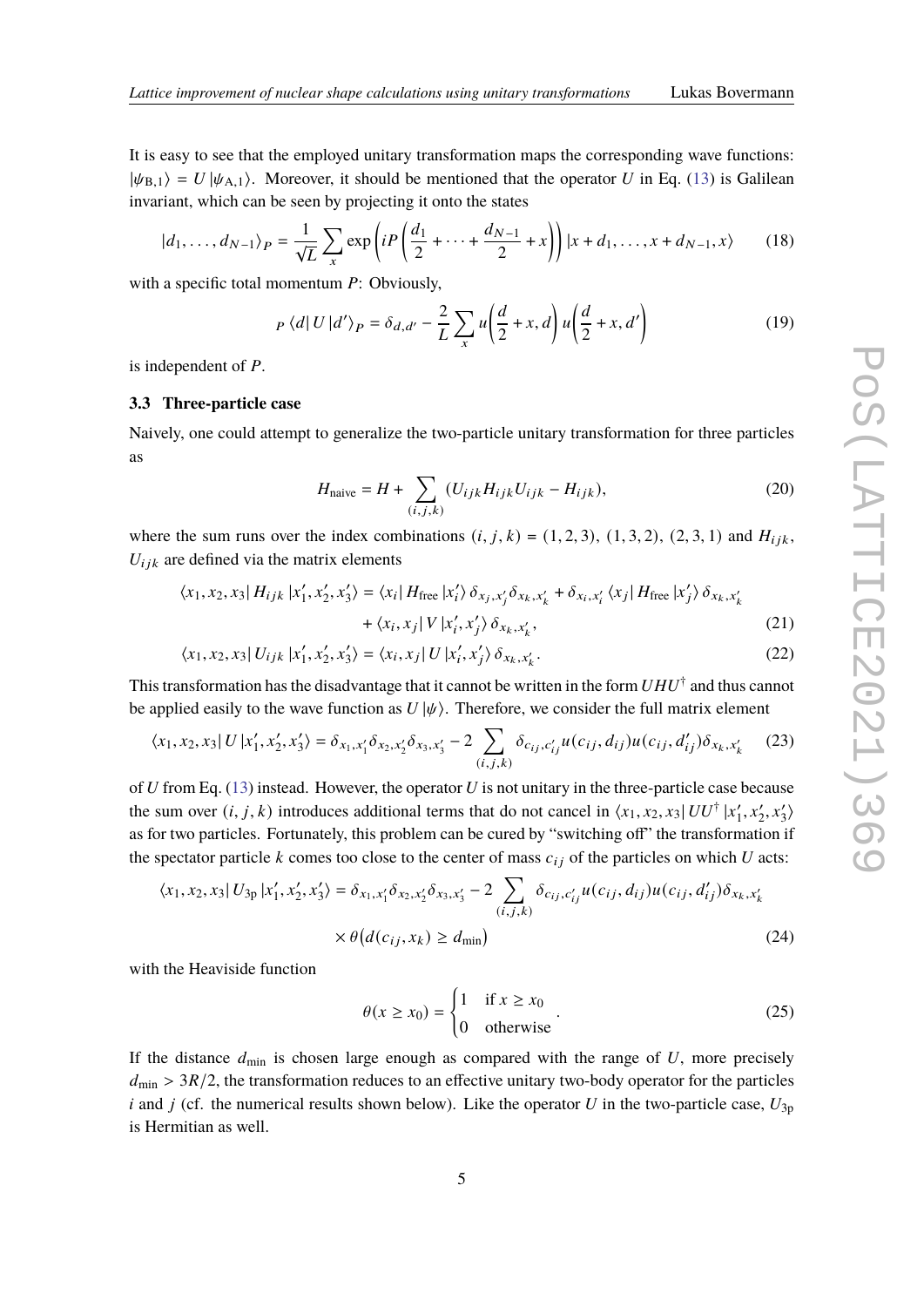#### <span id="page-5-0"></span>**4. Computational results**

#### **4.1 Two-particle case**

For a benchmark calculation, we use the lattice spacing  $a = (100 \text{ MeV})^{-1} = 1.9733 \text{ fm}$  and choose the lattice length  $L = 71a$  such that the wave function approximately vanishes at the boundary of the lattice. (Notice that we switched back to physical units in order to simplify the interpretation of the numerical results.) The left plot in Fig. [1](#page-5-1) shows the original wave function  $|\psi_{A,1}\rangle$  and several modified wave functions  $|\psi_{B,1}\rangle = U |\psi_{A,1}\rangle$  for different choices of  $\Delta \psi(c_{12}, 2a)$  whereas  $\Delta \psi(c_{12}, a) = 0$  and  $\Delta \psi(c_{12}, d_{12} > 2a) = 0$ .

In the following, we consider the Hamiltonian projected onto states with zero total momentum via  $_{P=0}$   $\langle d|H|d'\rangle_{P=0}$  and denote its *n*-th lowest eigenstate by  $|\psi_{A,n}\rangle$ . While the expectation values  $\langle \psi_{A,n} | H | \psi_{A,n} \rangle$  and  $\langle \psi_{B,n} | U H U | \psi_{B,n} \rangle = \langle \psi_{A,n} | U^2 H U^2 | \psi_{A,n} \rangle$  of the Hamiltonian are the same because  $U$  is unitary, the transformed RMS radius depends significantly on the wave function. The latter can be seen from the right part of Fig. [1](#page-5-1) where  $\sqrt{\langle \psi_{A,1}| U r^2 U | \psi_{A,1}\rangle}$  is plotted as a function of  $\Delta\psi(c_{12}, 2a)$ . It should be emphasized that  $\sqrt{\langle\psi_{A,1}|U^2r^2U^2|\psi_{A,1}\rangle}$  does not depend on the wave function modification and therefore is not suitable to produce the effect desired here.

<span id="page-5-1"></span>

**Figure 1:** Left plot: examples of the modification of the original two-particle wave function  $\psi_{A,1}$  (solid green line) at  $d_{12} = 2a$  in the possible range allowed by the conservation of the norm. For the values  $(\Delta\psi(c_{12}, 2a))_{\text{min}} = -0.0449205 \text{ fm}^{-1}$  (dotted red line) and  $(\Delta\psi(c_{12}, 2a))_{\text{max}} = 0.0084945 \text{ fm}^{-1}$  (dashed blue line), the modified wave function  $\psi_{B,1}$  approximately vanishes at the origin. The dot-dashed orange line corresponds to the case  $\psi_{B,1}(c_{12}, 2a) \approx 0$  that appears for  $((\Delta \psi(c_{12}, 2a))_{min} + (\Delta \psi(c_{12}, 2a))_{max})/2$ . Right plot: Transformed two-particle RMS radius as a function of the wave function modification at  $d_{12} = 2a$ .

The red lower triangle, orange cross, green circle and blue upper triangle correspond to the wave functions of the same colors in the left plot.

#### **4.2 Three-particle case**

In the three-particle system, we again restrict ourselves to states with zero total momentum and denote the *n*-th lowest eigenstate of  $_{P=0}$   $\langle d_1, d_2 | H | d'_1 \rangle$  $\binom{1}{1}$ ,  $d_2$   $\ge$   $\binom{1}{1}$  and  $\binom{1}{2}$   $\binom{d_1}{3}$   $\binom{d_2}{1}$   $H_{\text{naive}}$   $\binom{d_1}{1}$  $\binom{n'}{1}$ ,  $d'_2$   $\rightarrow P=0$  by  $|\psi_{3p,n}\rangle$  and  $|\psi_{3p,native,n}\rangle$ , respectively. As already mentioned in Section [3.3,](#page-4-0) the energy expectation values  $E_{3p,native,n} = \langle \psi_{3p,native,n} | H_{naive} | \psi_{3p,native,n} \rangle$  are distorted by the naive application of the operator  $U$  (cf. the left plot in Fig. [2\)](#page-6-1).

In contrast to this, switching off the transformation at particle-dimer distances smaller than  $d_{\text{min}}$  = 4*a* leads to an effective unitary operator  $U_{3p}$  that leaves the energy expectation values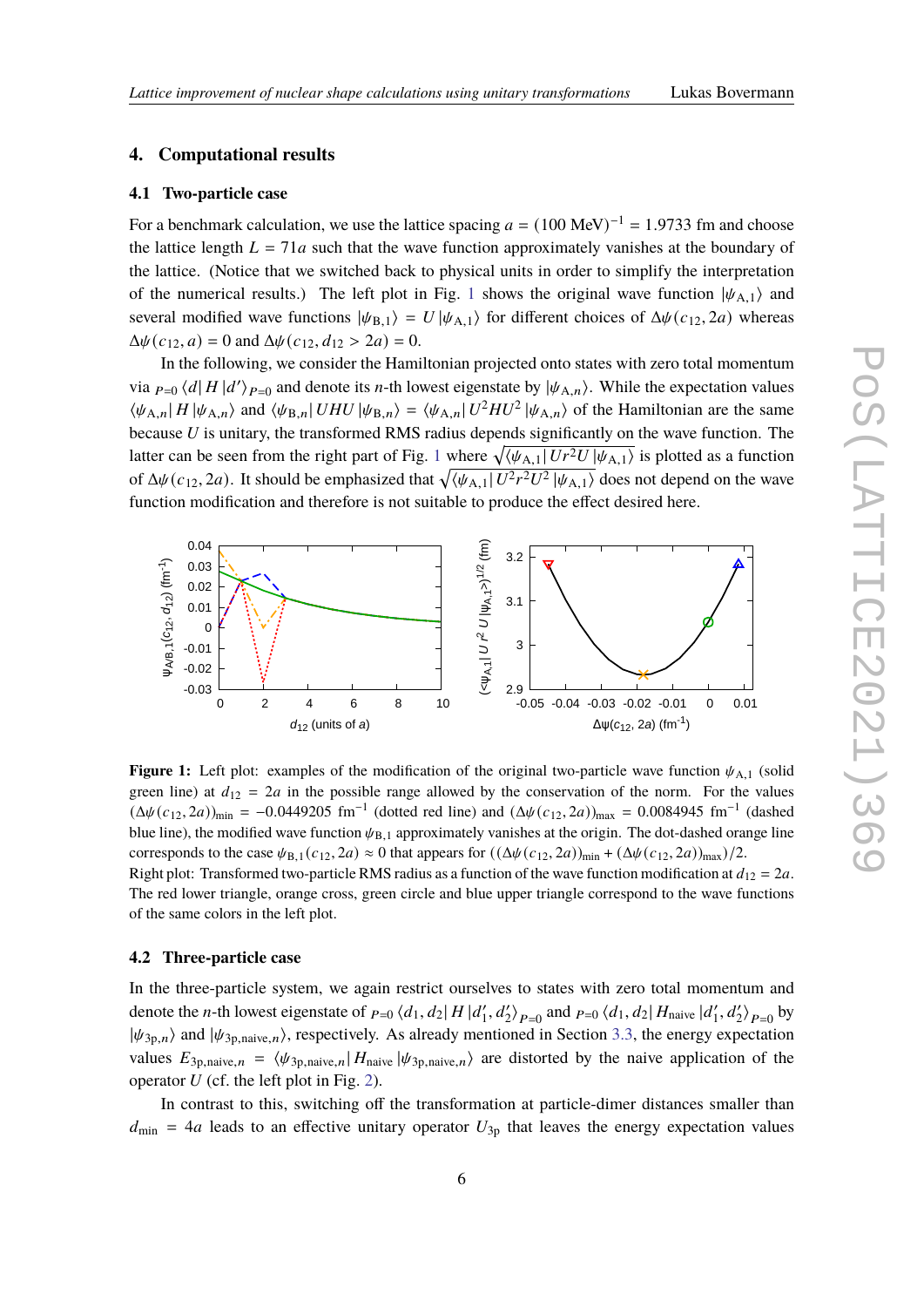$E_{3p,n} = \langle \psi_{3p,n} | U_{3p}^2 H U_{3p,n}^2 \rangle$  invariant.  $(d_{\min} = 4a$  is the minimal possible value that restores the unitarity of  $\vec{U}$  at the three-body level.) As expected, one observes that one can affect the three-body radius by means of the employed unitary transformation (cf. the right plot in Fig. [2\)](#page-6-1).

<span id="page-6-1"></span>

**Figure 2:** Expectation values of the three-particle Hamiltonian (left plot) and transformed three-particle RMS radius (right plot) as functions of the wave function difference at  $d_{12} = 2a$  without (dashed lines) and with (solid lines) switching off the unitary transformation at short particle-dimer distances. The energy for  $n = 2$  corresponds to a scattering state whose  $r^2$  expectation value does not converge in the limit  $L \to \infty$  and is thus not shown here.

### <span id="page-6-0"></span>**5. Summary and outlook**

In this paper, we have developed a method to tune the lattice result for the  $\langle r^2 \rangle$  expectation value to experimental data. It has been shown that the two-particle and three-particle RMS radius can be changed without affecting the phase shifts by applying a unitary transformation  $U$  to the wave function. We have tested our method for a one-dimensional toy-model system.

The generalization of the procedure to arbitrary  $\langle r^n \rangle$  expectation values or electromagnetic moments should be straightforward by using a unitary transformation with a larger range and thus more parameters. (This approach is similar to tuning the coefficients of the derivative expansion of the potential.) However, we expect our method to yield good results after correcting the first few  $\langle r^n \rangle$  expectation values in practice.

A naive extension of the considered two-particle transformation to  $N > 2$ -particle systems violates unitarity. A simple way to restore unitarity of the operator  $U$  for the three-particle system is provided by "switching off" the transformation at short particle-dimer distances that are smaller than a threshold  $d_{\text{min}}$  related to the range of U. Using this method allowed us to study the effect of the two-body charge density operators, induced by the considered unitary transformation, on the three-particle RMS radius. To extend these results to  $N \geq 4$ -particle systems, the unitary transformation should additionally possess system extensivity, i.e. it should act on all pairs of particles simultaneously.

Finally, our method should be straightforwardly extendable to three spatial dimensions, nonzero spin and isospin as well as a realistic nuclear interaction. Work along these lines is in progress.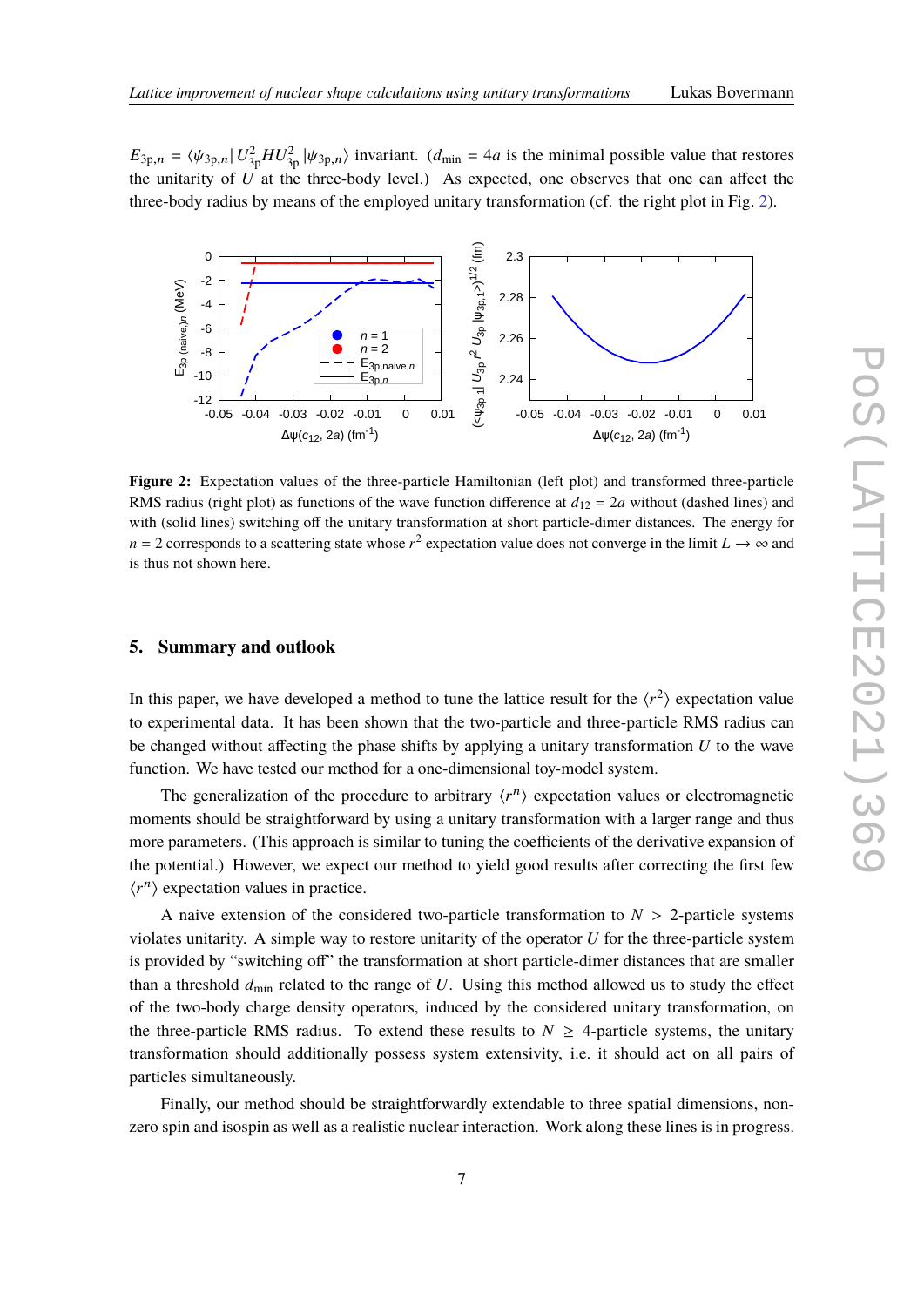# **Acknowledgments**

This work was supported in part by DFG and NSFC through funds provided to the Sino-German CRC 110 "Symmetries and the Emergence of Structure in QCD" (NSFC Grant No. 11621131001, Project-ID 196253076 - TRR 110) and by BMBF (Grant No. 05P18PCFP1), the European Research Council Grant No. 885150 NuclearTheory, the U.S. Department of Energy (DE-SC0013365 and DE-SC0021152) and the Nuclear Computational Low-Energy Initiative (NUCLEI) SciDAC-4 project (DE-SC0018083).

### **References**

- <span id="page-7-0"></span>[1] T.A. Lähde and U.-G. Meißner, *Nuclear Lattice Effective Field Theory: An introduction*, vol. 957, Springer (2019), [10.1007/978-3-030-14189-9.](https://doi.org/10.1007/978-3-030-14189-9)
- <span id="page-7-1"></span>[2] D. Lee, *Chiral Effective Field Theory after Thirty Years: Nuclear Lattice Simulations*, [2109.09582](https://arxiv.org/abs/2109.09582).
- <span id="page-7-2"></span>[3] E. Epelbaum, H. Krebs, D. Lee and U.-G. Meißner, *Lattice chiral effective field theory with three-body interactions at next-to-next-to-leading order*, *[Eur. Phys. J. A](https://doi.org/10.1140/epja/i2009-10764-y)* **41** (2009) 125 [[0903.1666](https://arxiv.org/abs/0903.1666)].
- [4] E. Epelbaum, H. Krebs, D. Lee and U.-G. Meißner, *Ab initio calculation of the Hoyle state*, *[Phys. Rev. Lett.](https://doi.org/10.1103/PhysRevLett.106.192501)* **106** (2011) 192501 [[1101.2547](https://arxiv.org/abs/1101.2547)].
- [5] E. Epelbaum, H. Krebs, T.A. Lähde, D. Lee and U.-G. Meißner, *Structure and rotations of the Hoyle state*, *[Phys. Rev. Lett.](https://doi.org/10.1103/PhysRevLett.109.252501)* **109** (2012) 252501 [[1208.1328](https://arxiv.org/abs/1208.1328)].
- [6] E. Epelbaum, H. Krebs, T.A. Lähde, D. Lee, U.-G. Meißner and G. Rupak, *Ab Initio Calculation of the Spectrum and Structure of* <sup>16</sup>*O*, *[Phys. Rev. Lett.](https://doi.org/10.1103/PhysRevLett.112.102501)* **112** (2014) 102501 [[1312.7703](https://arxiv.org/abs/1312.7703)].
- <span id="page-7-3"></span>[7] T.A. Lähde, E. Epelbaum, H. Krebs, D. Lee, U.-G. Meißner and G. Rupak, *Lattice Effective Field Theory for Medium-Mass Nuclei*, *[Phys. Lett. B](https://doi.org/10.1016/j.physletb.2014.03.023)* **732** (2014) 110 [[1311.0477](https://arxiv.org/abs/1311.0477)].
- <span id="page-7-4"></span>[8] B.-N. Lu, N. Li, S. Elhatisari, D. Lee, J.E. Drut, T.A. Lähde et al., *Ab Initio Nuclear Thermodynamics*, *[Phys. Rev. Lett.](https://doi.org/10.1103/PhysRevLett.125.192502)* **125** (2020) 192502 [[1912.05105](https://arxiv.org/abs/1912.05105)].
- <span id="page-7-5"></span>[9] A. Rokash, M. Pine, S. Elhatisari, D. Lee, E. Epelbaum and H. Krebs, *Scattering cluster wave functions on the lattice using the adiabatic projection method*, *[Phys. Rev. C](https://doi.org/10.1103/PhysRevC.92.054612)* **92** (2015) [054612](https://doi.org/10.1103/PhysRevC.92.054612) [[1505.02967](https://arxiv.org/abs/1505.02967)].
- <span id="page-7-6"></span>[10] S. Elhatisari, D. Lee, G. Rupak, E. Epelbaum, H. Krebs, T.A. Lähde et al., *Ab initio alpha-alpha scattering*, *Nature* **528** [\(2015\) 111](https://doi.org/10.1038/nature16067) [[1506.03513](https://arxiv.org/abs/1506.03513)].
- <span id="page-7-7"></span>[11] B. Borasoy, E. Epelbaum, H. Krebs, D. Lee and U.-G. Meißner, *Two-particle scattering on the lattice: Phase shifts, spin-orbit coupling, and mixing angles*, *[Eur. Phys. J. A](https://doi.org/10.1140/epja/i2007-10500-9)* **34** (2007) [185](https://doi.org/10.1140/epja/i2007-10500-9) [[0708.1780](https://arxiv.org/abs/0708.1780)].